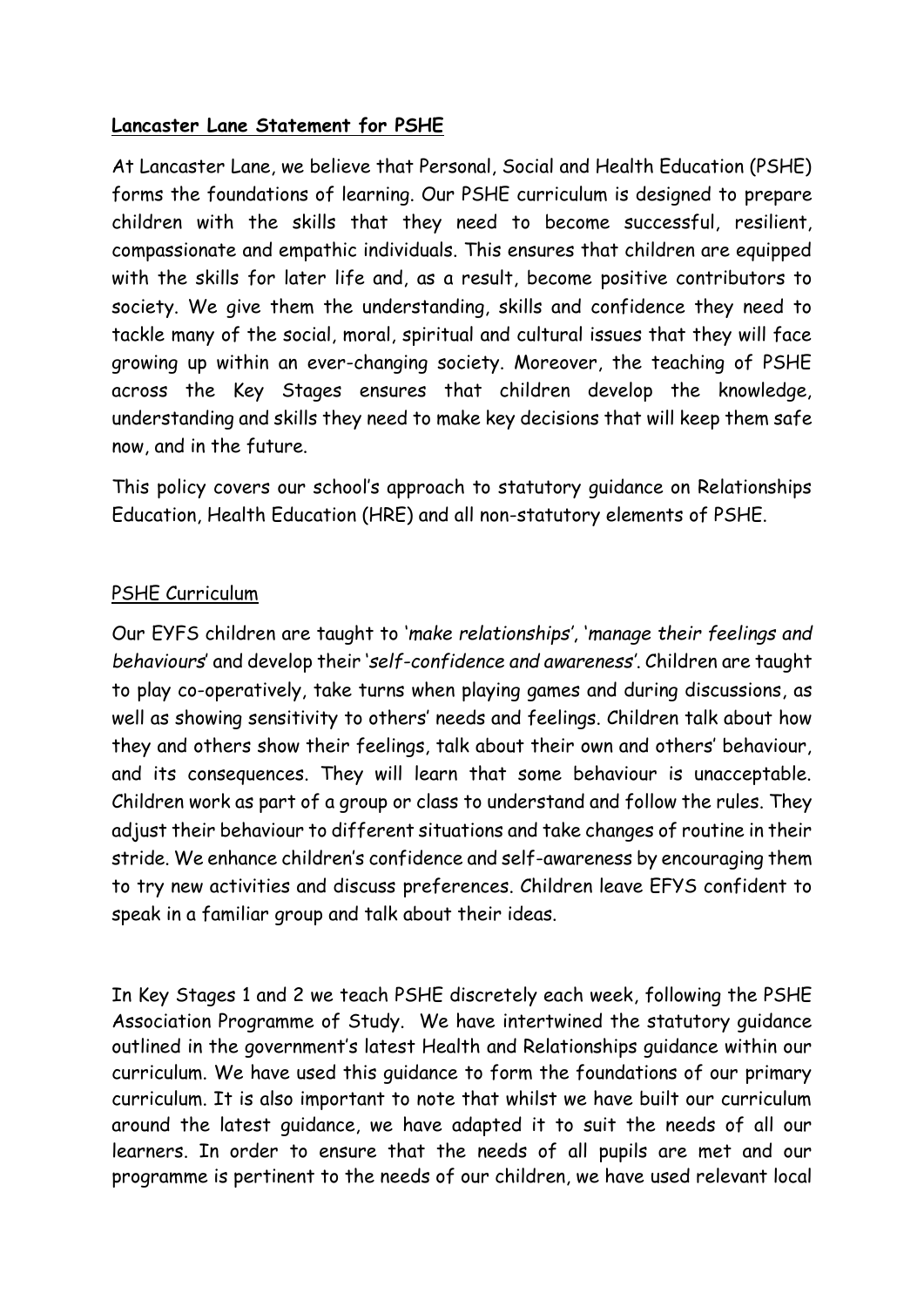data and school information (such as CPOMS and attendance statistics) related to Relationships/Health/PSHE education to inform planning. To address the needs of the wider whole school community within the local area, we have used data from the Health Needs Assessment and Health LSIP. This includes Public Health data on road traffic accidents, attendance at A&E, alcohol and drug use, social deprivation, family life and career and life chances.

Our PSHE curriculum is designed so that it develops children's self-esteem, resilience and confidence. It helps to shape children's sense of identity through understanding themselves, their relationships and their emotions. It not only gives children empathy and the ability to work alongside others, but it informs them of healthy relationships and what these should look like. It gives children the skills to form and maintain healthy relationships and the knowledge to understand what these should look like within a range of contexts; from family life to less familiar peers. PSHE allows our pupils to understand how to ask for help should they need it. It gives children the skills to understand lifestyle choices that can both positively and negatively affect their mental and physical health, whilst encouraging, where possible, children to make positive changes to their lifestyle. It informs children about risk, what it looks like, how to manage it and what influences their choices and possible consequences. Our curriculum helps children understand the wider world - from learning how to cross the road safely in EYFS and KS1, to budgeting and managing money in Key Stage 2.

## Relationships Education and Health Education Curriculum

# **DfE statutory guidance states that from summer term 2021 (originally September 2020 before covid-19 pandemic) all Primary schools must deliver Relationships Education to primary aged children.**

Both 'Relationships Education' and 'Health and Wellbeing Education' is embedded within our PSHE curriculum. We have mapped out statutory objectives across each year group, ensuring that we have been proactive and preventative in meeting the needs of our learners.

### Statutory Guidance on Relationships Education KS1 & 2

We have used the statutory guidance within 'Relationships Education' to inform our PSHE curriculum. Within the document there are 5 subheadings. The headings include: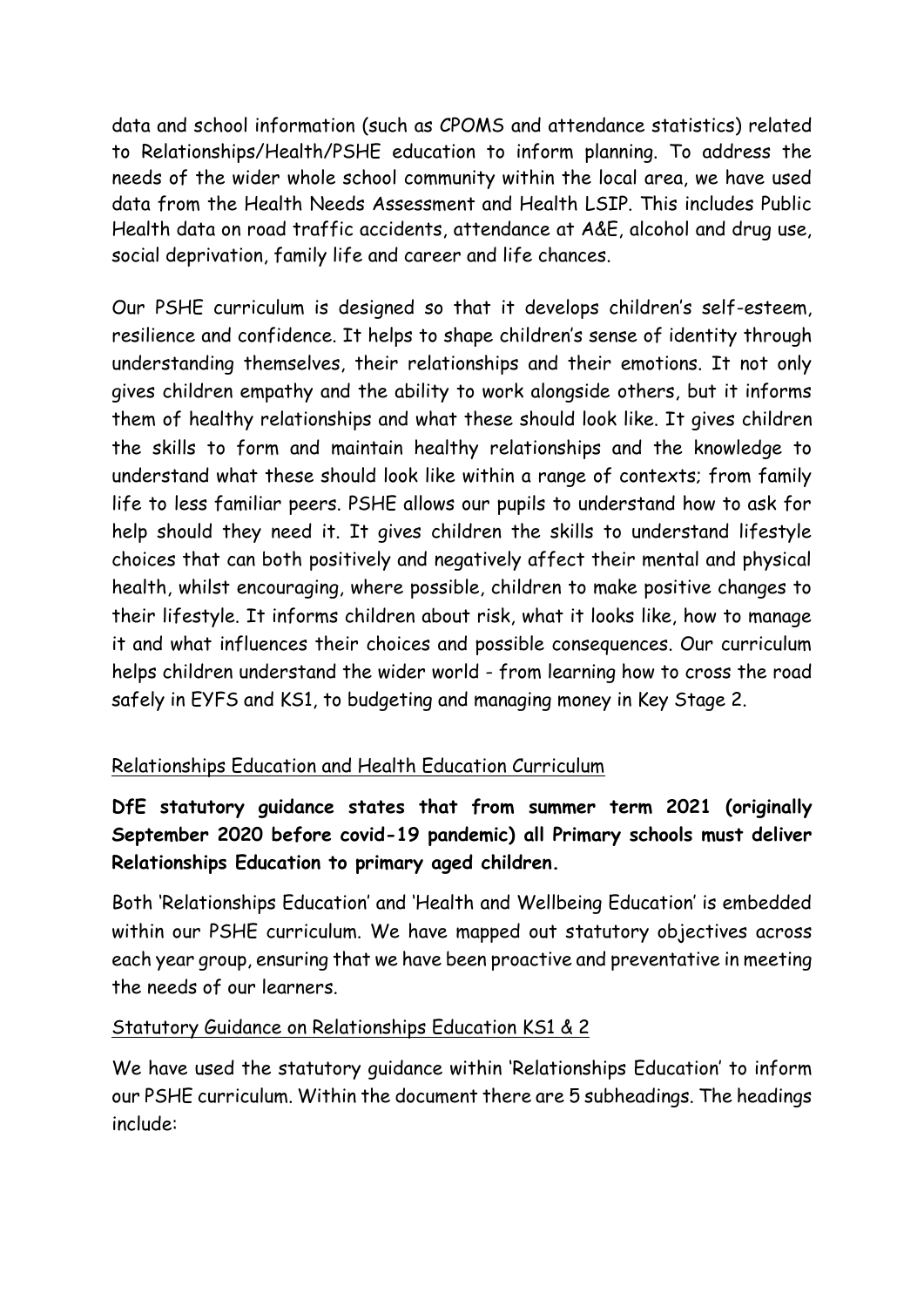- Families and people who care for me
- Caring Friendships
- Respectful relationships
- Online relationships
- Being safe

# Statutory Guidance on Physical Health and Wellbeing Education (Health Education) KS 1 & 2

We have used the statutory guidance within 'Health and Wellbeing Education' to create our PSHE curriculum. Within the document there are 8 subheadings. The headings include:

- Mental wellbeing
- Internet safety and harms
- Physical health and fitness
- Healthy eating
- Drugs, alcohol and tobacco
- Health and prevention
- Basic first aid
- Changing adolescent body

## Creating a safe and supportive learning environment

The school creates a safe learning environment that allows children to gain accurate knowledge and develop their own values and attitudes. It facilitates opportunities for children to develop skills to grow into happy, confident and successful adults. All members of staff are role models and support positive working relationships with their pupils. At the start of each year group, agreements are negotiated with classes in order to establish and maintain a safe learning environment for both pupils and staff.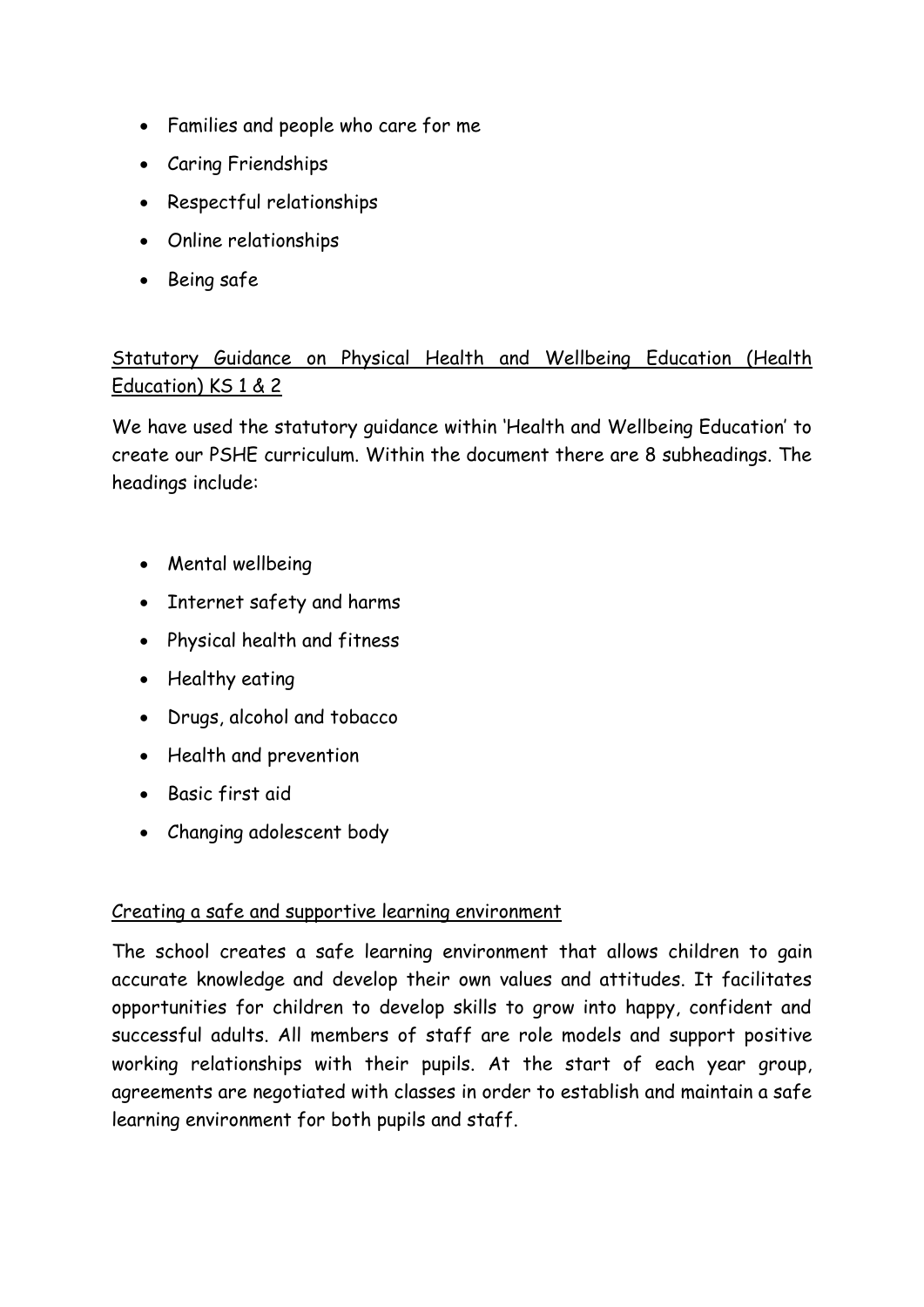Due to the nature of the subject, there may be times when children ask questions out of the context of the planned lesson. Primary aged pupils will often ask their teachers or other adults questions which go beyond what is set out for HRE. If children do ask about issues linked to topics, they will be dealt with appropriately and sensitively. Teachers will seek parental collaboration where necessary. Given the ease of access to the internet, children whose questions go unanswered may turn to inappropriate sources of information; this is something we seek to avoid.

Children will be free to ask questions in an anonymous way should they prefer i.e. using a question box.

### Working with Parents and Carers

Parents will be informed further about changes we've made to our PSHE curriculum at a consultation, in light of statutory government guidance. It offers an opportunity for them to ask questions, look at the range of resources that will be used within teaching and develop a school-wide understanding of how PSHE is taught. It will also give parents insight into the PSHE Curriculum taught, which is additional to statutory requirements e.g. Sex Education.

Parents will have the right to withdraw their children from any aspect of nonstatutory sex education, however parents do not have the right to withdraw their children from the statutory aspects of the science curriculum. This includes aspects of human development.

In line with the new government guidance, parents do not have the right to withdraw their children from the HRE curriculum.

### Enrichment

PSHE within our primary setting offers plenty of enrichment opportunities. As a school, we encourage children to take on extra responsibilities such as school councillors, pupil parliamentarians and children are elected as captains of each of the 4 house teams. All children are placed into a team across all year groups and this fosters a school wide community spirit. As children grow older we help realise their sense of responsibility within the wider community; children are actively encouraged to play an active role. Year 6 visit the local residential home and perform a remembrance assembly, which the mayor is invited to each year.